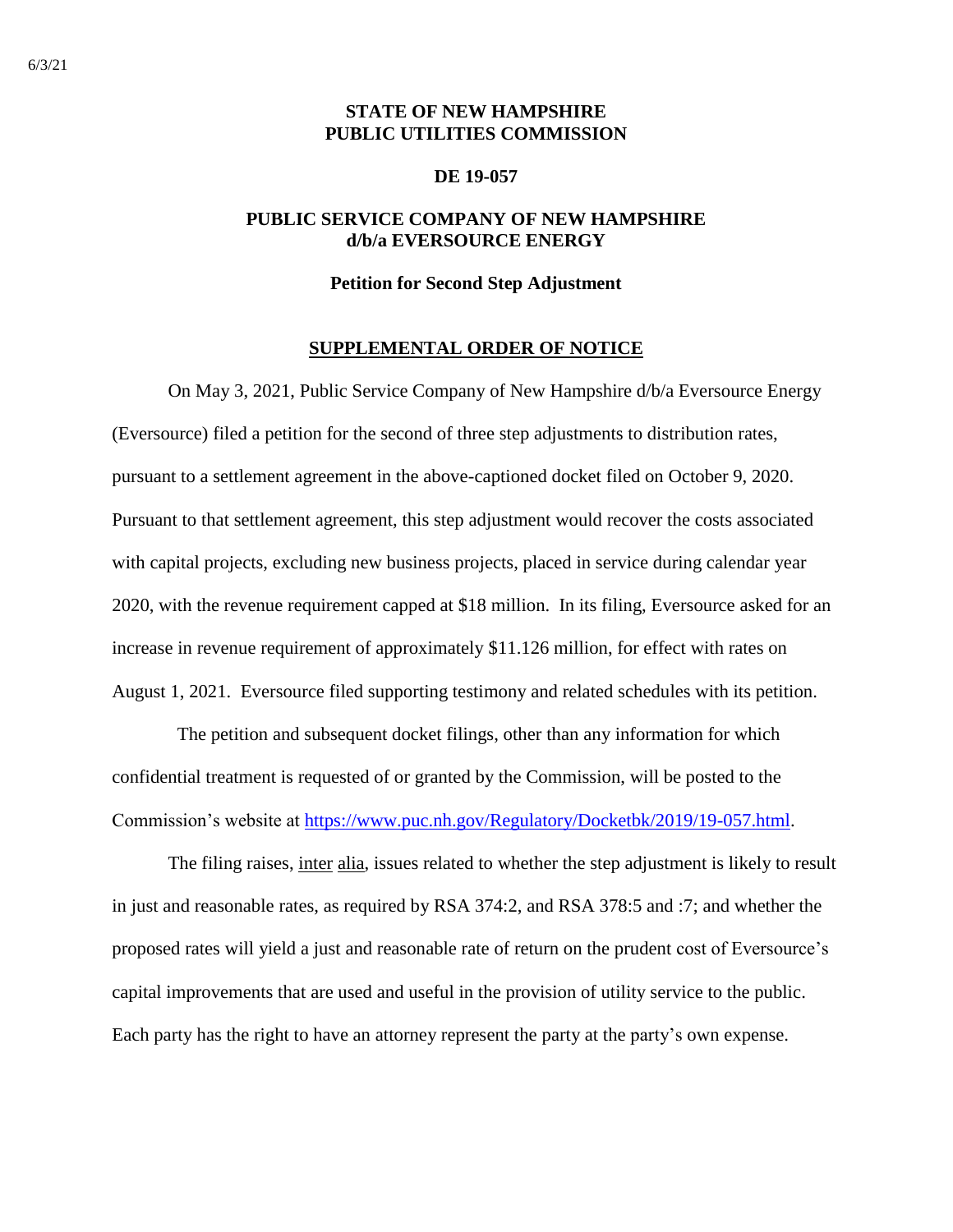## **Based upon the foregoing, it is hereby**

**ORDERED**, that, consistent with Governor Christopher T. Sununu's Emergency Order #12, the Commission will hold a web-enabled remote hearing, pursuant to N.H. Admin. R., Puc 203.12, on July 19, 2021 at 9:00 a.m. Members of the public who wish to access the hearing may do so [by clicking here.](https://www.puc.nh.gov/Regulatory/Calendar-Remote.html) **If you have any difficulty obtaining access to this remote event, please notify the Commission by calling (603) 271-2431 as soon as possible;** and it is

**FURTHER ORDERED**, that pursuant to N.H. Admin. R., Puc 203.12, Eversource shall notify all persons desiring to be heard at this hearing by publishing a copy of this order of notice on its website no later than one business day after the date of issue. In addition, the Executive Director shall publish this order of notice on the Commission's website no later than one business day after the date of issue; and it is

**FURTHER ORDERED**, that, consistent with N.H. Admin. R., Puc 203.17 and Puc 203.02, any party seeking to intervene in the proceeding shall file with the Commission a petition to intervene with copies sent to Eversource and the Office of the Consumer Advocate on or before July 14, 2021, such petition stating the facts demonstrating how its rights, duties, privileges, immunities, or other substantial interests may be affected by the proceeding, consistent with N.H. Admin. R., Puc 203.17. Pursuant to the secretarial letter issued on March 17, 2020, which is posted on the Commission's website at [https://www.puc.nh.gov/Regulatory/Secretarial%20Letters/20200317-SecLtr-Temp-Changes-in-](https://www.puc.nh.gov/Regulatory/Secretarial%20Letters/20200317-SecLtr-Temp-Changes-in-Filing-Requirements.pdf)[Filing-Requirements.pdf,](https://www.puc.nh.gov/Regulatory/Secretarial%20Letters/20200317-SecLtr-Temp-Changes-in-Filing-Requirements.pdf) any party seeking to intervene may elect to submit this filing in electronic form; and it is

**FURTHER ORDERED**, that any party objecting to a petition to intervene make said objection on or before July 19, 2021.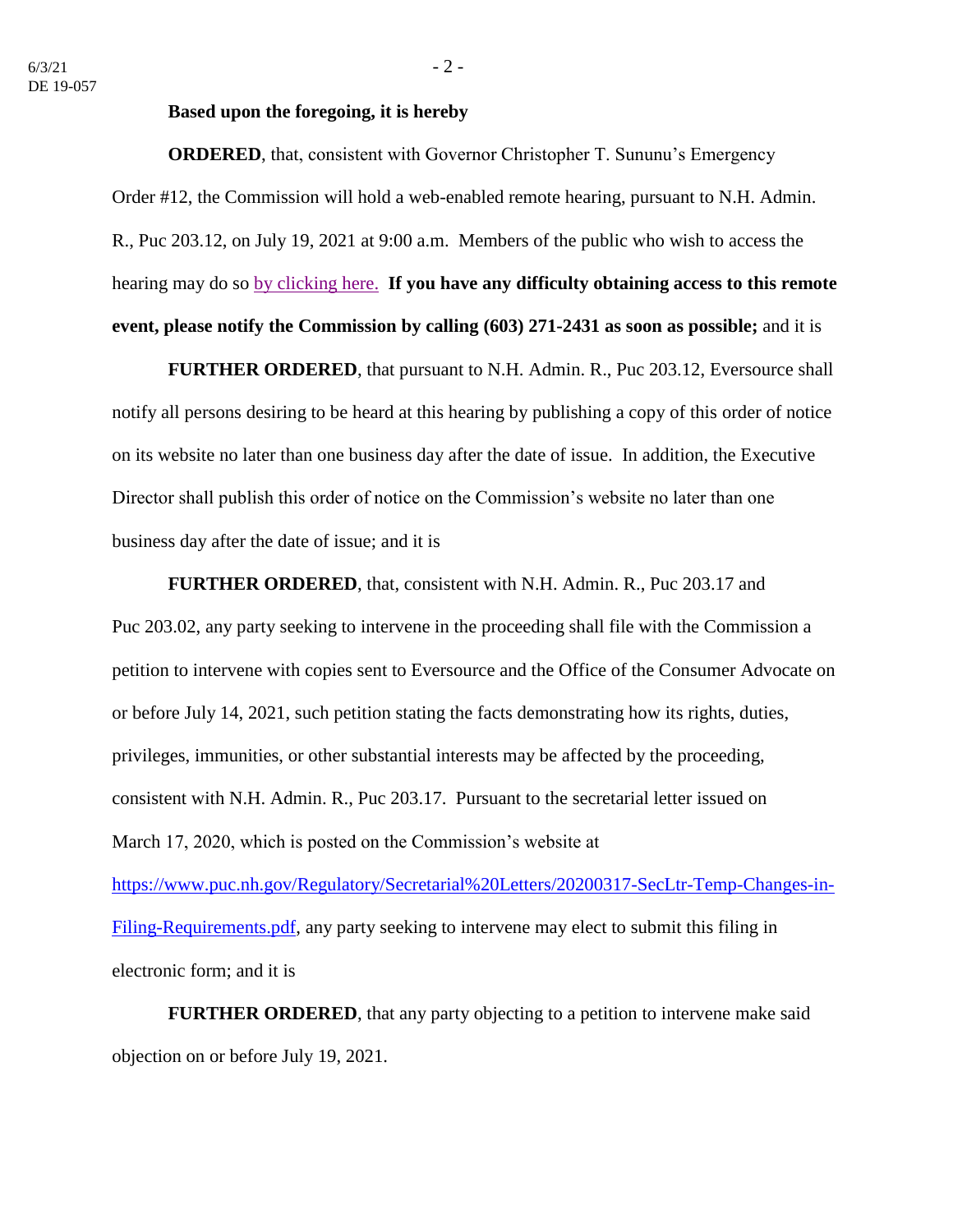By order of the Public Utilities Commission of New Hampshire this third day of June,

2021.

 $0, 0$ 

Debra A. Howland Executive Director

Individuals needing assistance or auxiliary communication aids due to sensory impairment or other disability should contact the Americans with Disabilities Act Coordinator, NHPUC, 21 S. Fruit St., Suite 10, Concord, New Hampshire 03301-2429; 603-271-2431; TDD Access: Relay N.H. 1-800-735-2964. Notification of the need for assistance should be made one week prior to the scheduled event.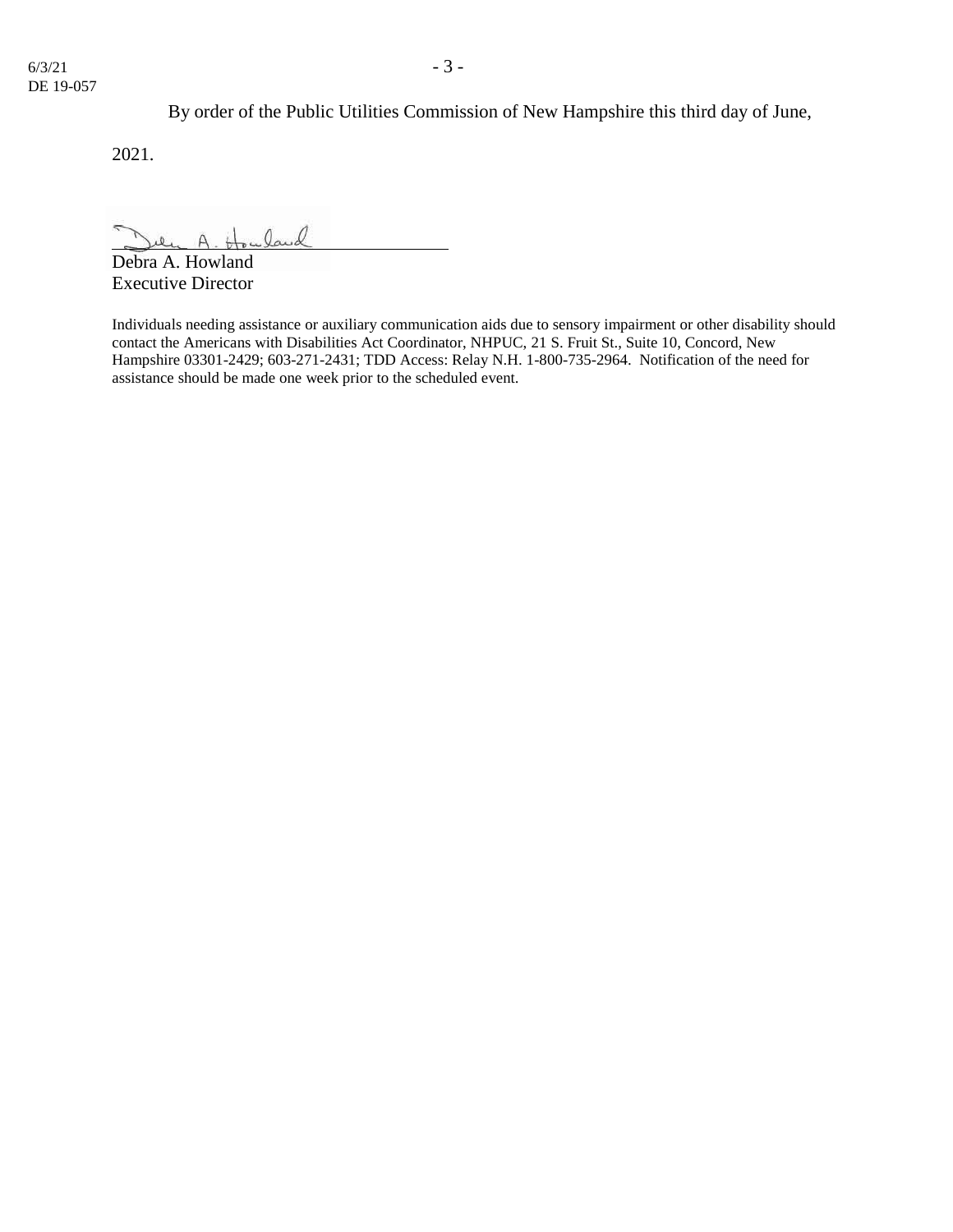# Service List - Docket Related

Docket#: 19-057

Printed: 6/3/2021

Email Addresses

ExecutiveDirector@puc.nh.gov palvarez@wiredgroup.net mbirchard@keyesfox.com aboyd@acadiacenter.org brianna@cleanenergynh.org kelly@cleanenergynh.org brian.buckley@puc.nh.gov rburke@nhla.org richard.chagnon@puc.nh.gov pradip.chattopadhyay@oca.nh.gov jessica.chiavara@eversource.com john@johncoffman.net roger@fsconline.com kristi.davie@eversource.com johndefever@yahoo.com kurt.demmer@puc.nh.gov allen.desbiens@eversource.com paul.dexter@puc.nh.gov jdonahue@preti.com pearl.donohoo-vallett@brattle.com jay.dudley@puc.nh.gov Stephen.Eckberg@puc.nh.gov eemerson@primmer.com matthew.fossum@eversource.com tom.frantz@puc.nh.gov mhorne@hcc-law.com tklaes@blueridgecs.com donald.kreis@oca.nh.gov erica.menard@eversource.com tmlarkinassociates@gmail.com madeleine@cleanenergynh.org karen.moran@puc.nh.gov scott@sjmuellerlaw.com dmullinax@blueridgecs.com rnelson@strategen.com elizabeth.nixon@puc.nh.gov amanda.noonan@puc.nh.gov ocalitigation@oca.nh.gov